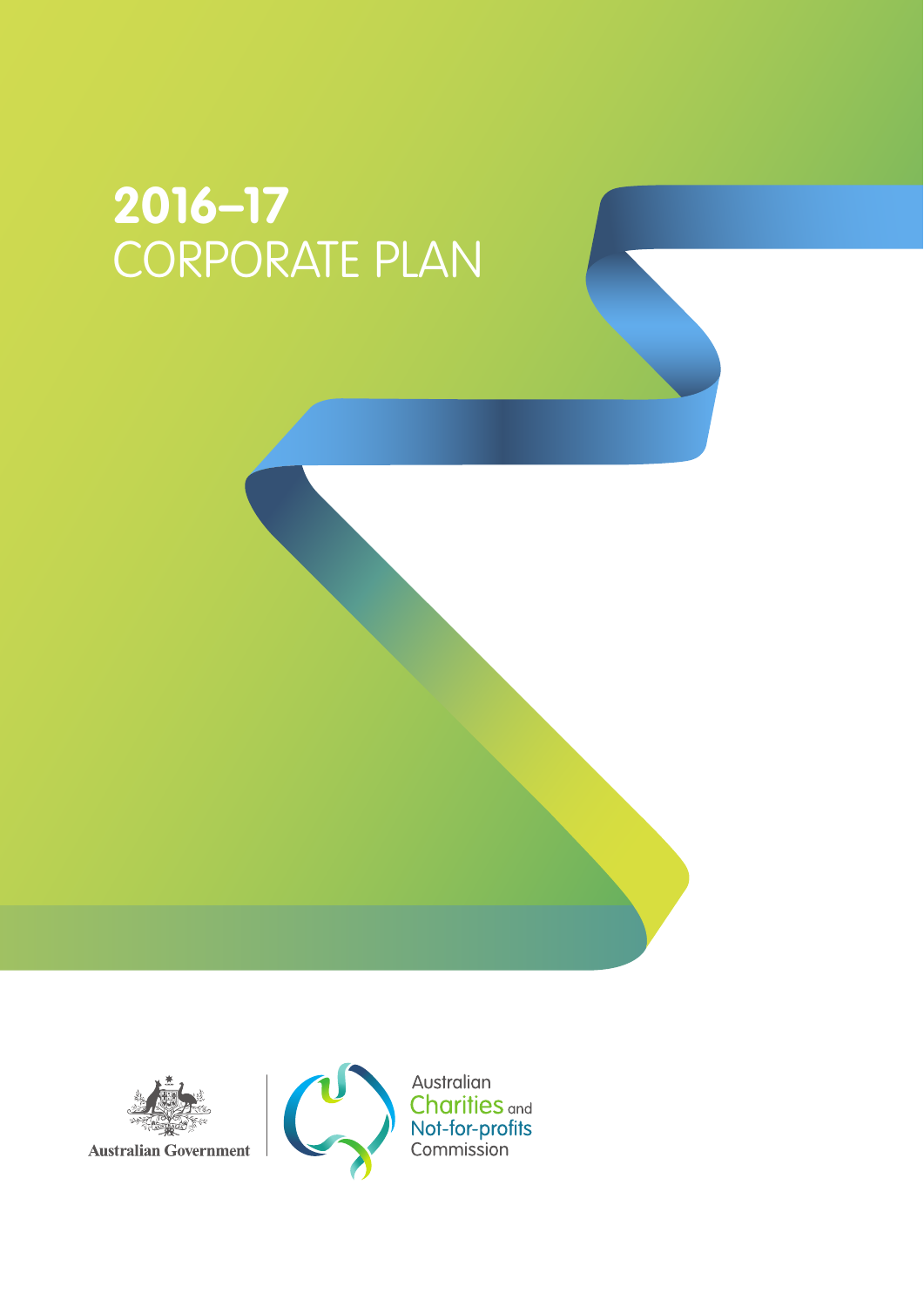### **Contents**

| 6. Corporate priorities and performance manufactured and priorities and performance manufactured and and all t |  |
|----------------------------------------------------------------------------------------------------------------|--|
|                                                                                                                |  |
|                                                                                                                |  |
|                                                                                                                |  |
|                                                                                                                |  |
|                                                                                                                |  |

#### Contact us

phone **13 ACNC** fax **1300 232 569** visit **acnc.gov.au**

GPO Box 5108 Melbourne VIC 3001

You are free to copy, adapt, modify, transmit and way that suggests the ACNC or the Commonwealth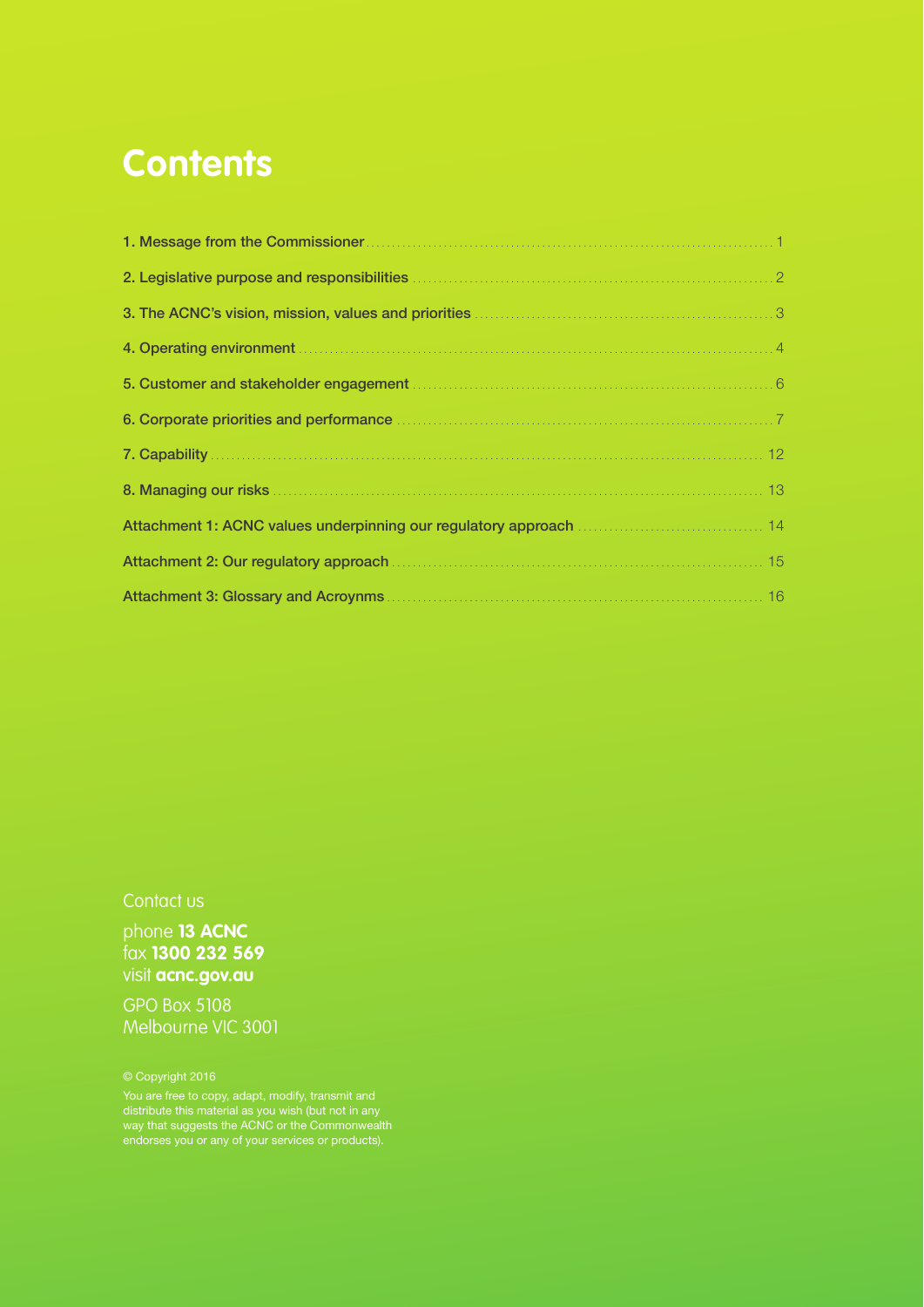### **1. Message from the Commissioner**

**Charities and not-for-profits are a vital part of the Australian community and economy**

Charities enrich our culture, protect our environment, educate our children, enable us to practice our faith, promote our health and wellbeing, and strengthen our democracy.

Registered charities employ over one million people, manage over two million volunteers, and have a combined total income of more than \$103 billion per annum (Charities Report 2014).

Charities have a combined total income of over \$103 billion



The Australian Charities and Not-for-profits Commission (ACNC) is Australia's first independent national charity regulator. We were established under the Australian Charities and Not-for-profits Commission Act 2012 (Cth) (ACNC Act) on 3 December 2012, after nearly two decades of lobbying by the sector, six significant inquiries and extensive consultation.

Since our establishment we have been working to implement our objectives and establish the ACNC as a risk based regulator that the public and sector can trust will act fairly, transparently and responsively.

As we move out of our establishment phase, we are looking toward the future and the next steps we need to take to ensure we continue to deliver on our objectives.

Our vision is 'charities that inspire confidence and respect'. We aim to achieve this by promoting trust and confidence in charities, helping charities to meet their obligations and remain healthy, streamlining reporting and reducing red tape and providing freely available, accurate information about charities to the community.



I present the 2016 Australian Charities and Notfor-profits Commission corporate plan, which covers the periods of 2016–2020, as required under paragraph 35(1)(b) of the *Public Governance, Performance and Accountability Act 2013* and 130.5 of the *Australian Charities and Not for profits Commission Act 2012.* This Corporate Plan covers the ACNC's next four years from 1 July 2016 to 30 June 2020 and sets out our organisational vision, mission, values and priorities. It builds on the work completed in establishing the ACNC and is central to our governance and reporting framework.

We are committed to a Corporate Plan that supports the sustainability of the not-for-profit sector, enhances public trust and confidence in charities and eases the regulatory burden on them. This plan also reflects our focus on continuing to develop an independent, transparent and well governed regulator which supports and develops its people and builds an innovative culture established through leadership, collaboration and inclusion.

Dean lascoe

Susan Pascoe, A.M. ACNC Commissioner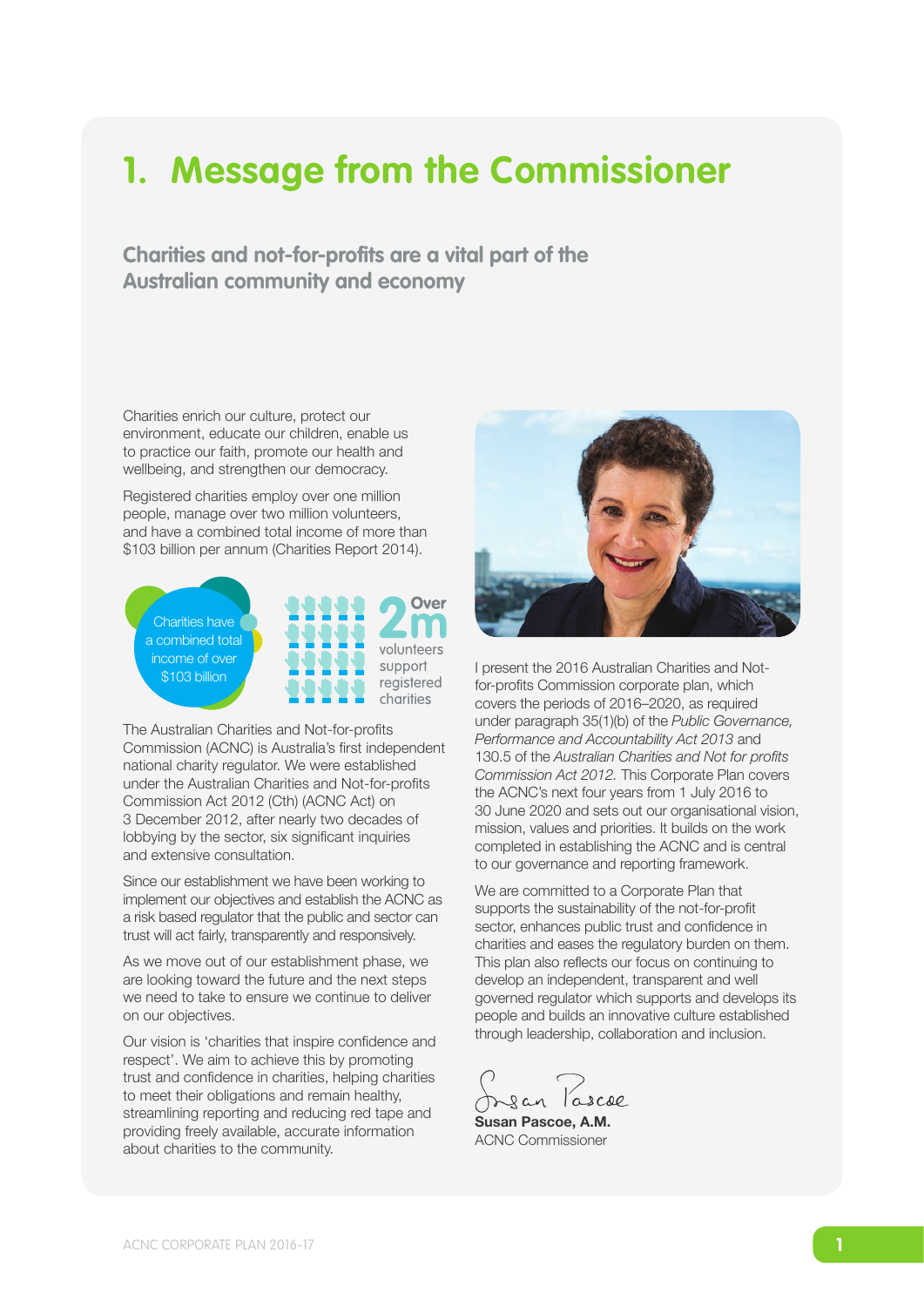### **2. Legislative purpose and responsibilities**

**This Corporate Plan sets out the corporate direction for the Australian Charities and Not-for-profits Commission (ACNC) for the four year period and explains how it will meet its statutory obligations.**

The ACNC is the independent regulator of charities at the Commonwealth level established by the ACNC Act on 3 December 2012. The ACNC Act gave the ACNC the following objects:

- to maintain, protect and enhance public trust and confidence in the Australian not-for-profit sector;
- to support and sustain a robust, vibrant, independent and innovative Australian not-forprofit sector; and
- to promote the reduction of unnecessary regulatory obligations on the Australian not-forprofit sector.



A not-for-profit organisation that wishes to access certain Commonwealth concessions (including tax concessions, exemptions and benefits) must first be registered as a charity by the ACNC. The ACNC provides a range of guidance material and help services to registered charities to assist them to understand their obligations under the ACNC Act, which includes ensuring they are able to meet core minimum standards of governance. The ACNC also looks into complaints about charities and initiates compliance action against charities that contravene the ACNC Act or governance standards.

The ACNC maintains a free public register of information about charities for the public, funders, donors and governments. The ACNC Charity Register enables charities to demonstrate transparency by publishing information in a central repository and it gives the public free access to information about individual charities and their governance. This information promotes the important contribution that charities make to Australian society and around the world and serves as a vehicle to promote and maintain public confidence in the charitable sector.

The ACNC works with other Commonwealth, state and territory government agencies to reduce red tape for charities. Our aim is to harmonise and simplify reporting for charities and align regulatory obligations.

This plan sets out our vision, values, mission and priorities. It builds on the work completed under our previous plans and is central to our governance and reporting framework. The following sections outline the ACNC's operating environment and provide details of the objectives, plans and strategies that govern our activities.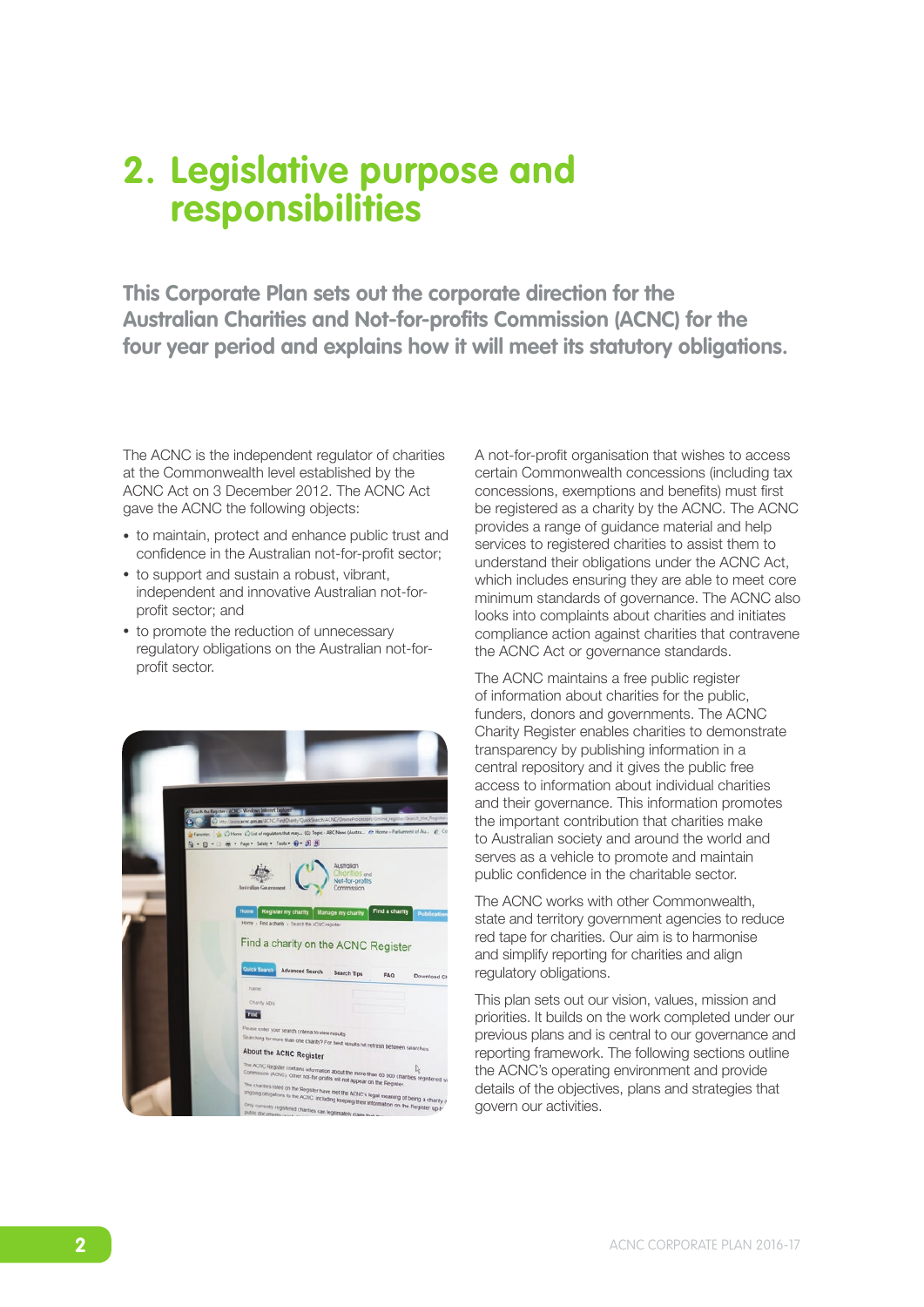### **3. The ACNC's vision, mission, values and priorities**

**Our vision and mission inform the way that charities and the broader community can expect that we will engage and interact with them. They also establish the standards for ACNC staff. We uphold the Australian Public Service (APS) Values as set out in the Public Service Act 1999 (Cth).** 

represented in Attachment 1 underpin our regulatory approach and the way we perform our work. The ACNC's five key values align with the APS values, address the unique aspects of our business and environment, and guide us in how we conduct ourselves in carrying out our role. We are also committed to the regulatory principles of regulatory necessity, reflecting risk and proportionate regulation. Our values as

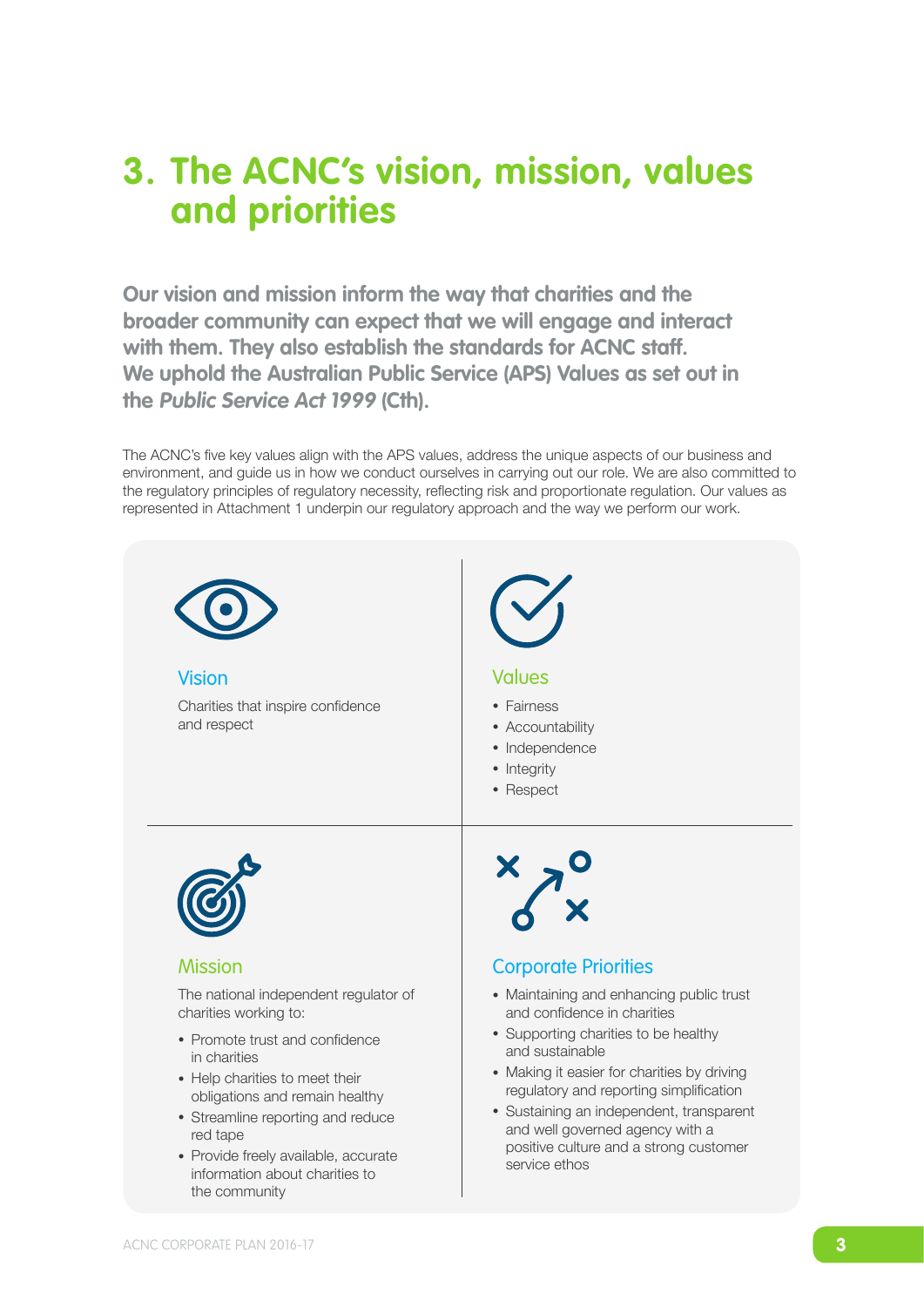### **4. Operating environment**

**The ACNC operates in a dynamic environment. Australia's charitable sector is large and diverse, covering activities and services in areas such as health, social services, education, emergency relief, international development, arts and culture, environment, animal welfare, human rights and religious practice.** 

Charities make a significant contribution to our community employing over one million people and contributing more than \$103 billion to gross domestic product. Approximately 2 million Australians volunteer with charities and donate billions to the sector. In the 2015–16 financial year the ACNC registered more than 2 300 new charities and since we were established we have removed over 13 500 charities from the Charity Register as they were no longer operating or did not meet their ongoing legal obligations to remain eligible to be registered.

The ACNC is an independent statutory decision-maker but remains accountable to the Commonwealth Government and Parliament for the way in which it performs its functions and its use of resources in performing them. The ACNC provides the Minister for Revenue and Financial Services, as the Minister responsible for the ACNC, with annual reports for tabling in Parliament under section 130 of the ACNC Act. The report evaluates the ACNC's overall performance and how it has worked towards its objects each year.

#### Reducing red tape

The effective performance of the ACNC is underpinned by collaborative relationships across government. The ACNC provides advice and input into policy development that will reduce red tape and duplicative reporting for charities. The ACNC will continue to focus on red tape reduction by working with other agencies to reduce unnecessary and duplicative administrative requirements imposed on charities and minimising our own regulatory requirements where possible. ACNC requirements will be contained to the minimum necessary to continue to build the Charity Register and maintain public trust and confidence in the sector.

The ACNC recognises the diversity within the charitable sector and that to enable charities to deliver their charitable purposes effectively and efficiently their important relationships with governments must be characterised by ease of interaction and minimal red tape. The ACNC actively engages with Commonwealth, State and Territory Governments to work towards harmonisation of legislation and the reduction of duplicate reporting requirements for charities. Building a publicly accessible and full database of registered charities will enable the ACNC to share information about charities electronically with other authorised government agencies via the Charity Passport. As government agencies begin to use the Charity Passport, the reporting burden on charities will be reduced as charities will only have to report once to the ACNC, who will enable access to other agencies authorised to receive it. The data we collect will also be available to researchers to undertake analysis of the charitable sector and produce reports showcasing the contribution of charities to the Australian community. The ACNC, in partnership with professional research bodies, releases research reports each year analysing the information charities supply when they register and when they submit their Annual Information Statements (AIS).

#### Proportionality and consistency

A risk-based approach will be taken where problems have been identified with the management of charities. We will assess the seriousness and risk of a concern within the context of maintaining, protecting and enhancing public trust and confidence. Our approach means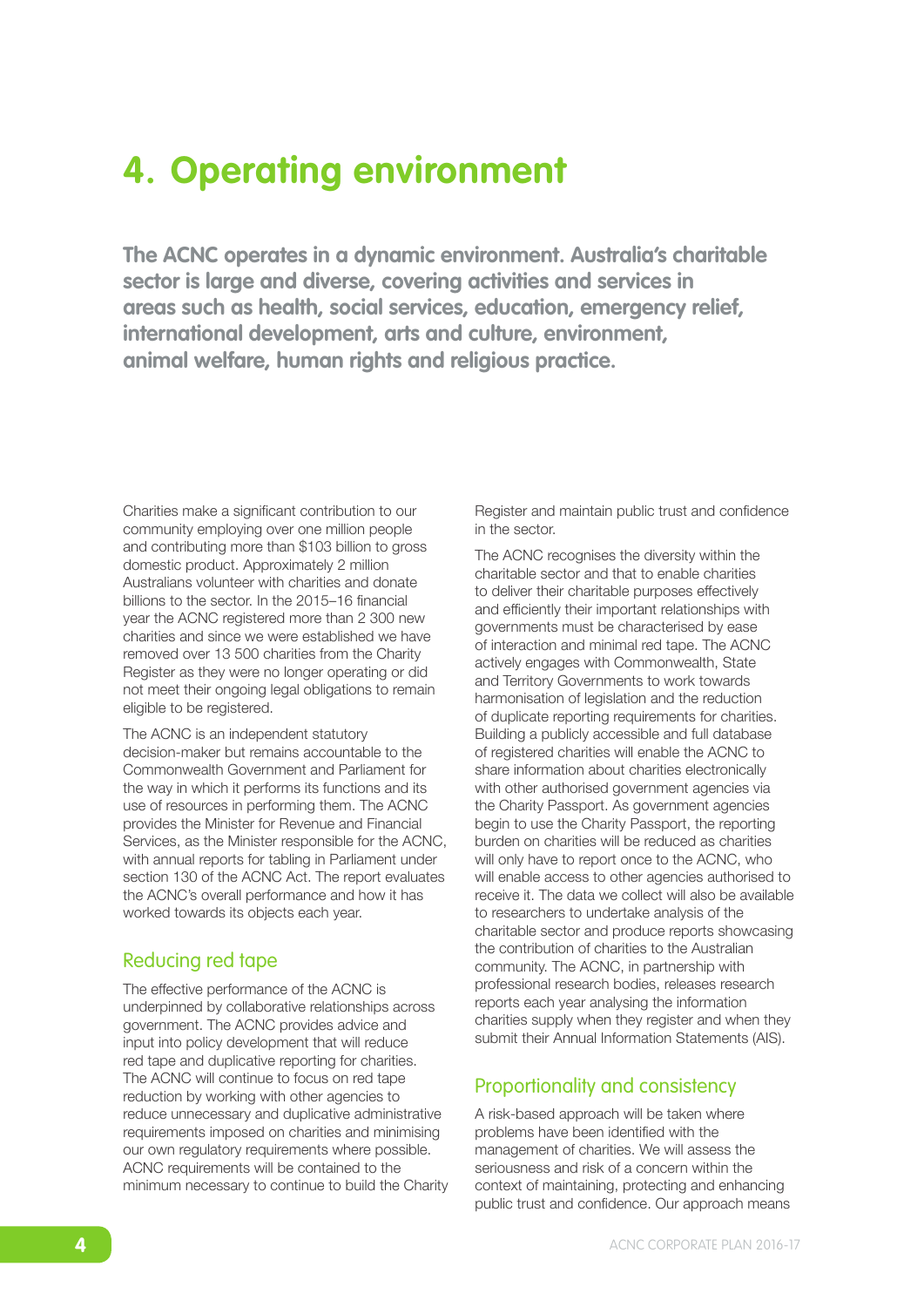

we begin from the premise that most charities are honest and aim to positively achieve their purposes and meet their obligations . Strong action will be taken if it is required to resolve serious misconduct and mismanagement . The ACNC makes decisions according to published policies and procedures to ensure consistency . Attachment 2 sets out our regulatory approach .

The ACNC also works in close partnership with other agencies that have regulatory responsibilities relating to charities including sharing relevant information, intelligence gathering and referring matters for law enforcement . The ACNC will continue to work with other regulators and enforcement agencies to ensure the most appropriate agency deals with an issue relating to a registered charity . Some of the other agencies that ACNC liaises with include the:<br>• Australian Taxation Office (ATO)

- 
- Australian Business Register (ABR)
- Australian Securities and Investment Commission (ASIC)
- Office of the Registrar of Indigenous Corporations (ORIC)
- Australian Federal Police and state and territory police
- Australian Transaction Reports and Analysis Centre (AUSTRAC)
- Attorney-General's Department
- state and territory government revenue agencies, and
- state and territory government agencies responsible for registering incorporated associations and fundraising licensing .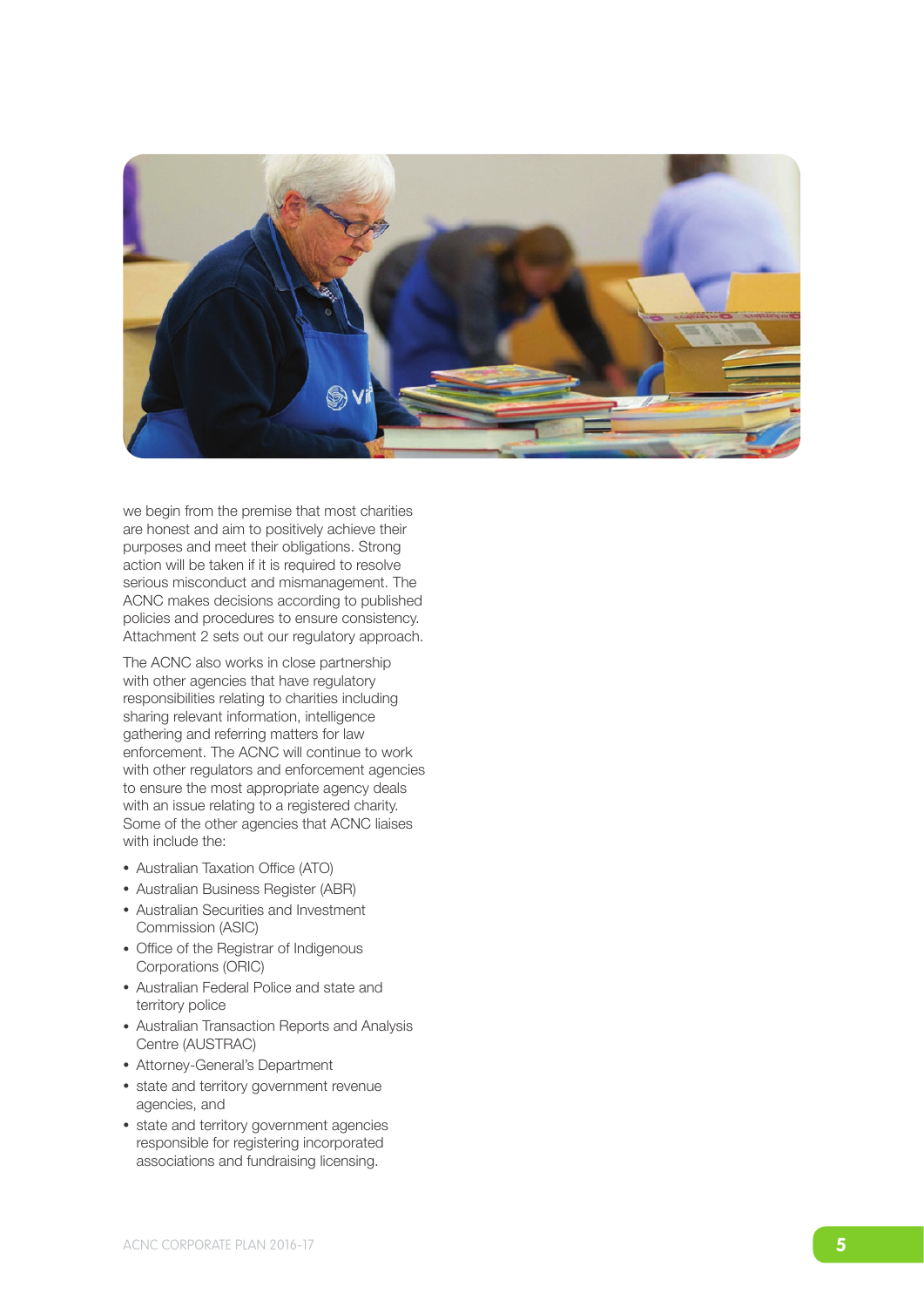### **5. Customer and stakeholder engagement**

**The ACNC is committed to actively engaging with charities, peak bodies and professional advisers across Australia.**

We appreciate the diversity of the charitable sector, aim to understand its governance challenges and the complexity of its relationships with all levels of government. Much of our engagement with charities is online through regular Commissioner Columns, quarterly newsletters, social media, our website, and by email and telephone contact with our Advice Services team. We also provide opportunities for stakeholders to speak directly to the ACNC via a range of forums and events.

#### Engagement

The approach of the ACNC is founded on respect for charities and those who work with and for them. We listen to and work with charities. We recognise the unique nature and diversity of charities, and respect the autonomy of charities. As the national regulator of charities the ACNC is committed to ongoing engagement with stakeholders across Australia. The ACNC aims to provide opportunities for different groups to engage with us and provide input into our service design. We are committed to face-to-face consultation and collaboration with peak bodies, advisers and other key stakeholders. We have a stakeholder engagement strategy, including regular consultative forums with charities around the country and quarterly with the Professional User Group and the Sector User Group convened to ensure issues of relevance to charity advisers and charities are taken into account.

#### Providing support

The ACNC provides general advice, guidance and education to help charities understand and meet their obligations and to help organisations wishing to register as charities to understand the requirements for registration. Our advice and guidance is provided through a multi-channel service that aims to be accurate, timely and accessible. We run education sessions, often delivered in partnership with peak bodies, to help charities comply with the ACNC Act. The ACNC is committed to the continuous improvement of its services and values feedback on its performance.

More broadly the ACNC provides support to the charitable sector by analysing the information charities provide to the ACNC and publishing comprehensive reports on charities that can inform policy-making and demonstrate the contribution charities make to the community.

#### Fair procedures

ACNC procedures for registration and regulation are underpinned by principles of procedural fairness.

If we think there are problems with an application for registration or a registered charity, we will generally give charities information about our concerns and a reasonable opportunity for selfcorrection, mindful of the size of the charity and its capacity to respond. In serious cases, we will generally allow a charity a formal opportunity to respond in writing and to get legal representation. We will make efforts to minimise disruption to a charity when investigating complaints or concerns.

When we make a decision, we will give written reasons for that decision to the individuals and charity affected. We will tell the charity or person affected how they can seek review of a decision.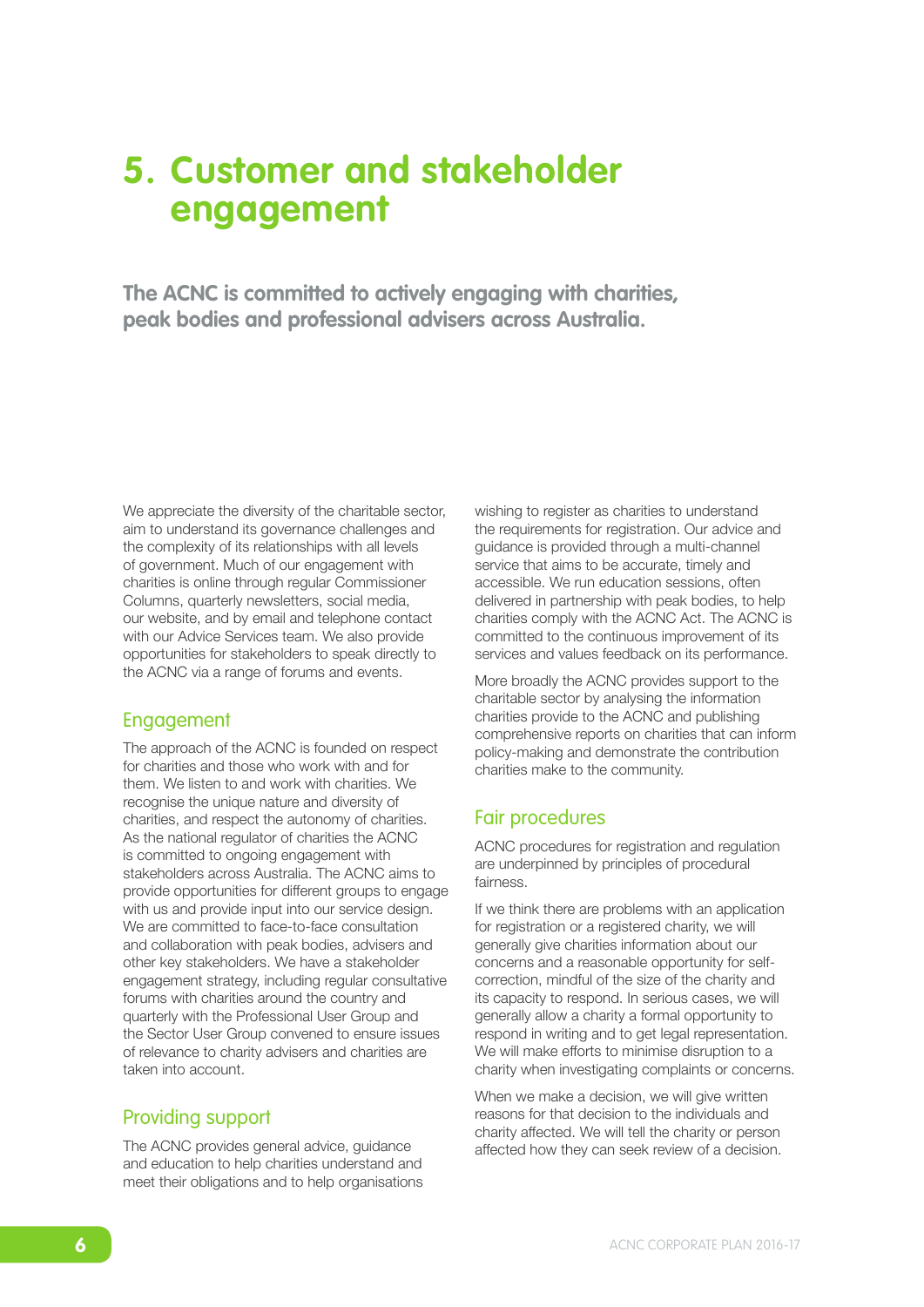### **6. Corporate priorities and performance**

**The ACNC administers the ACNC Act and the Charities Act 2013 (Cth). Our vision of charities that inspire confidence and respect will be pursued through four Corporate Priorities identified for the period 2016–17 that will enable us to work towards achieving the objects set out in the ACNC Act.**

| Corporate goal                                                                                                                     | <b>Outcomes</b>                                                                                                                                                                                                      | <b>Critical Success Factors</b>                                                                                                                                                                                                                                                                       |
|------------------------------------------------------------------------------------------------------------------------------------|----------------------------------------------------------------------------------------------------------------------------------------------------------------------------------------------------------------------|-------------------------------------------------------------------------------------------------------------------------------------------------------------------------------------------------------------------------------------------------------------------------------------------------------|
| <b>1.1</b> To develop a fully<br>populated charity<br>register with usable,<br>accessible and<br>accurate data                     | Charities meet their<br>reporting obligations under<br>the ACNC Act                                                                                                                                                  | • 100% of the largest 1500 charities (which account<br>for 80% of the sectors total revenue) complete<br>their AIS submissions by the due date<br>• 95% of all charities complete their AIS<br>• There is a 10% annual increase in AIS submissions<br>being completed by the due date                 |
|                                                                                                                                    | The charity register<br>contains only charities that<br>are entitled to be registered                                                                                                                                | • 100% of charities that are no longer entitled to be<br>registered are removed from the charity register                                                                                                                                                                                             |
|                                                                                                                                    | The charity register is<br>populated with complete<br>and correct information<br>by charities                                                                                                                        | • 60% of charity records are examined and validated<br>and identified errors are corrected<br>• Charities holding 80% of charitable assets of<br>registered charities are audited<br>• The ACNC undertakes an education campaign<br>each year that contributes to reducing common<br>reporting errors |
|                                                                                                                                    | The Australian public are<br>aware of and use the<br>charity register as a primary<br>source of information<br>about charities                                                                                       | • Charity register use increases by 20% each year<br>• The public trust and confidence survey results<br>show an increasing level of awareness of the<br>ACNC for each release                                                                                                                        |
| <b>1.2</b> To enhance the public-<br>facing Charity Portal<br>so that charities can<br>securely report and<br>update their details | Charities can complete<br>all reporting requirements<br>with minimum effort and<br>maximum accuracy                                                                                                                  | • All high volume transactions can be<br>completed online<br>• Complaints about using the charity portal are<br>reduced by 50%<br>• Improving smart form capability and guidance to<br>reduce reporting errors by 50%                                                                                 |
| 1.3 To deliver transparent<br>and proactive<br>regulation to manage<br>risk and maintain the<br>sector's reputation                | Charities are able to<br>understand and complete<br>the registration process<br>in a timely way with<br>minimum need to additional<br>professional support and<br>only charities that are<br>eligible are registered | • ACNC decision making processes and decisions<br>are transparent and consistent<br>• Registration applications are processed within the<br>agreed service standards<br>• A list of newly registered charities is published on<br>the ACNC website each month                                         |

#### **Priority 1:** Maintaining and enhancing public trust and confidence in charities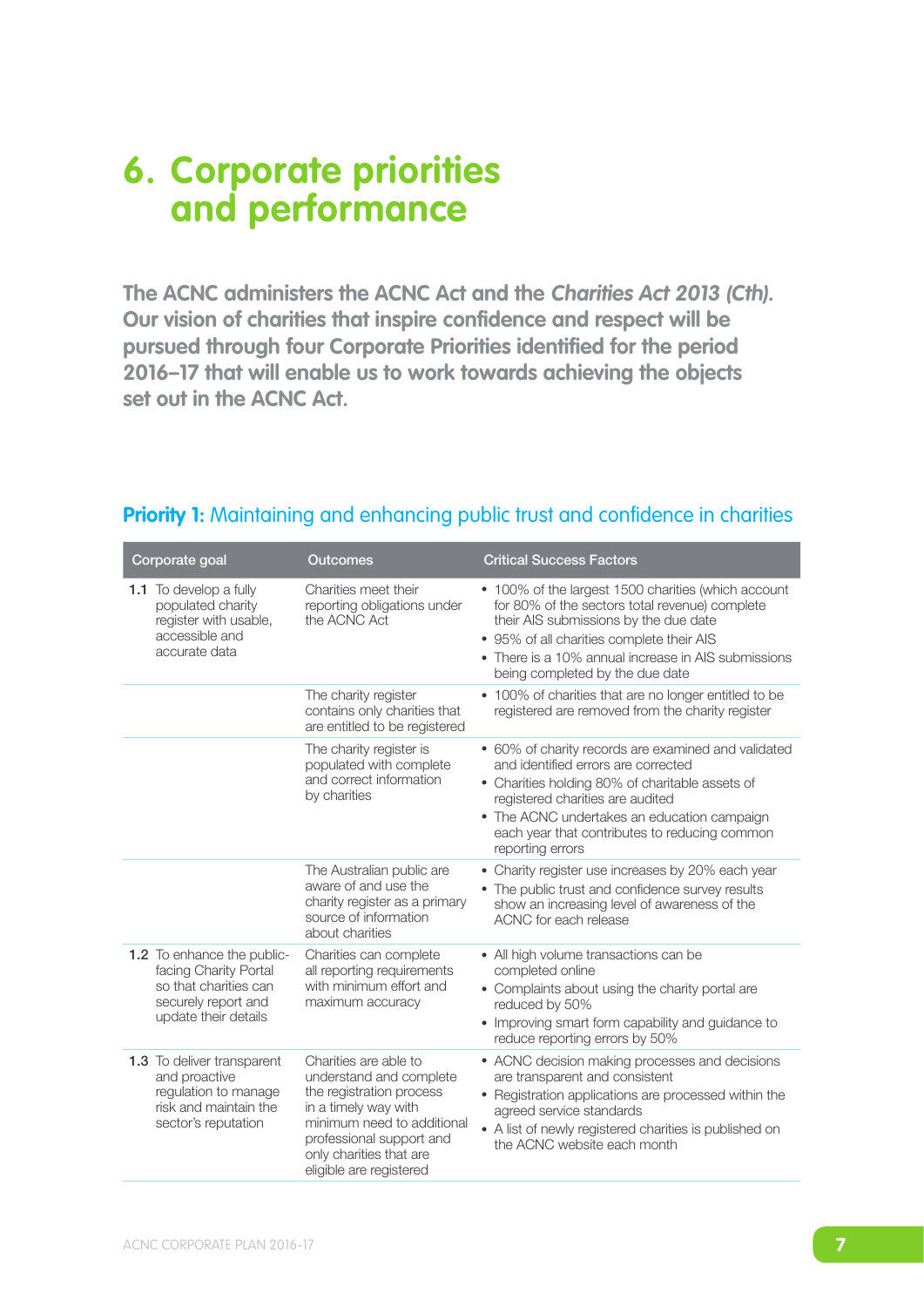| Our graduated approach<br>to compliance provides<br>charities a chance to                                                                                                                                                                                | • Compliance processes complaints according to<br>the agreed service standards published on the<br>ACNC website.<br>• The ACNC publishes all compliance related                                                                                                                                                                                                              |
|----------------------------------------------------------------------------------------------------------------------------------------------------------------------------------------------------------------------------------------------------------|------------------------------------------------------------------------------------------------------------------------------------------------------------------------------------------------------------------------------------------------------------------------------------------------------------------------------------------------------------------------------|
| address concerns whilst<br>dealing with cases of<br>serious misconduct<br>quickly and firmly                                                                                                                                                             | policy statements and operational procedures on<br>its website<br>• An independent audit of the ACNC Compliance<br>function is completed                                                                                                                                                                                                                                     |
| <b>1.4</b> To ensure the ACNC<br>The ACNC is recognised as<br>an effective regulator and a<br>is recognised as the<br>point of expert knowledge<br>national regulator of<br>on charities<br>charities and a credible<br>source of charity<br>information | • The public trust and confidence survey finds<br>increasing recognition of the ACNC and its role<br>• Usage of the ACNC website increases by 50%<br>• social media engagement increases by 50%<br>• ACNC is sought out as an authoritative voice on<br>issues arising in the charitable sector<br>• ACNC media releases are published in national,<br>state and local media |

#### **Priority 2:** Supporting charities to be healthy and sustainable

| Corporate goal |                                                                                                                                                                                          | <b>Outcomes</b>                                                                                                                                                              | <b>Critical Success Factors</b>                                                                                                                                                                                                                                                                                                                                                                                                                                                                                                                                                                                                                                                                                                                                                                                                                                                                                                                                                                                                                                                    |
|----------------|------------------------------------------------------------------------------------------------------------------------------------------------------------------------------------------|------------------------------------------------------------------------------------------------------------------------------------------------------------------------------|------------------------------------------------------------------------------------------------------------------------------------------------------------------------------------------------------------------------------------------------------------------------------------------------------------------------------------------------------------------------------------------------------------------------------------------------------------------------------------------------------------------------------------------------------------------------------------------------------------------------------------------------------------------------------------------------------------------------------------------------------------------------------------------------------------------------------------------------------------------------------------------------------------------------------------------------------------------------------------------------------------------------------------------------------------------------------------|
| can comply     | 2.1 To provide tailor made,<br>timely, accurate and<br>accessible education<br>and advice services<br>to ensure charities<br>understand their<br>legal and regulatory<br>obligations and | The ACNC advice services,<br>education and guidance<br>materials meet charity<br>needs and is delivered<br>"just in time"                                                    | • Stakeholders are engaged in identifying and<br>designing their support service needs<br>• Education materials are developed in response to<br>issues identified through stakeholder engagement<br>and information gathered through the registration<br>process, advice service and compliance activities<br>• Staff training incorporates sessions on current and<br>upcoming sector issues<br>• Enquiries are responded to within the agreed<br>service standards published on the ACNC website<br>• Advice Services quality assurance reviews of<br>advice provided by staff meet a 75% or higher<br>rating. The rating reviews accuracy, timeliness,<br>responsiveness and integrity<br>• Targeted guidance is developed to meet the<br>needs of identified target groups (eg. those with a<br>particular legal structure or size, charities from a<br>specific sub-sector, or charities not complying with<br>a specific obligation)<br>• ACNC establishes signposting and referral<br>pathways to enhance charities governance<br>capacity and address issues as they arise |
|                | 2.2 To analyse and report<br>on charity data to<br>demonstrate the<br>contribution of the<br>sector to the Australian<br>community and identify<br>sector trends                         | Data collected by the<br>ACNC from charities about<br>their contribution to the<br>community is available<br>for governments, funding<br>bodies, charities and<br>the public | • ACNC business intelligence tools are developed<br>by IT to support data analysis<br>• The ACNC provides charity data updates to<br>government agencies automatically via the charity<br>passport<br>• Current open source data on charities is up to<br>date and available on data.gov.au<br>• The ACNC analyses charity AIS data each year<br>and releases at least one report to the public.<br>• Details of newly registered charities are published<br>on the ACNC website each month                                                                                                                                                                                                                                                                                                                                                                                                                                                                                                                                                                                        |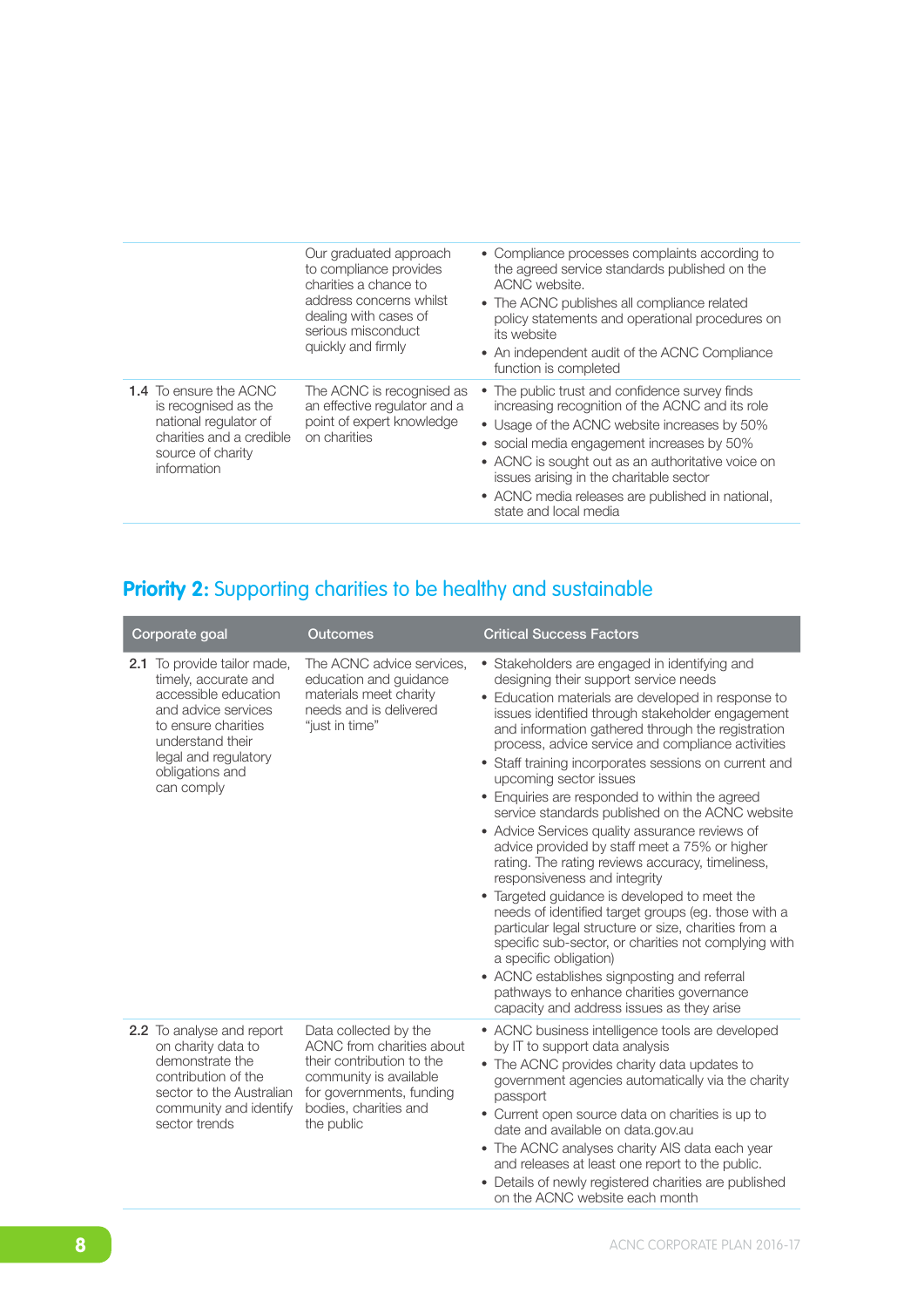| <b>2.3</b> To develop technology<br>driven services<br>which support the<br>Government's digital<br>agenda and make<br>it easier for people<br>to transact with<br>the ACNC | The ACNCs online services<br>are easy to use and<br>accompanied by clear<br>guidance and support<br>services         | • Charities can complete all high volume<br>transactions with the ACNC online<br>• The registration application form is reviewed, user<br>tested and implemented and results in a reduction<br>in the need to request additional information from<br>charities before processing an application<br>• User survey results indicate customers<br>are satisfied with the completion of the<br>registration form<br>• An online, prefilled AIS is developed each year<br>with accompanying quidance<br>• Charities are sent timely reminders about their<br>reporting obligations<br>• Charity reporting errors are reduced by 50% |
|-----------------------------------------------------------------------------------------------------------------------------------------------------------------------------|----------------------------------------------------------------------------------------------------------------------|--------------------------------------------------------------------------------------------------------------------------------------------------------------------------------------------------------------------------------------------------------------------------------------------------------------------------------------------------------------------------------------------------------------------------------------------------------------------------------------------------------------------------------------------------------------------------------------------------------------------------------|
| <b>2.4</b> To improve IT systems<br>so they are fit for<br>purpose and support<br>the customers                                                                             | The ACNC IT systems<br>support customer access<br>and use of a 'digital by<br>default' customer service<br>framework | • Charity register is re-designed, user tested and<br>implemented with improved useability, functionality<br>presentation of data, speed and search function<br>• AIS is designed and implemented each year<br>incorporating functional improvements                                                                                                                                                                                                                                                                                                                                                                           |

#### **Priority 3:** Making it easier for charities by driving regulatory and reporting simplification

| Corporate goal                                                                                                                                            | Outcomes                                                                                                                         | <b>Critical Success Factors</b>                                                                                                                                                                                                                                                                                                                             |
|-----------------------------------------------------------------------------------------------------------------------------------------------------------|----------------------------------------------------------------------------------------------------------------------------------|-------------------------------------------------------------------------------------------------------------------------------------------------------------------------------------------------------------------------------------------------------------------------------------------------------------------------------------------------------------|
| <b>3.1</b> To ensure a high take up<br>of the Charity Passport<br>by government<br>departments to drive<br>red tape reduction                             | Government agencies<br>requiring information from<br>charities use the charity<br>passport to eliminate<br>duplicative reporting | • Agency data is mapped and data models created<br>to enable a charity passport road map<br>• Memorandums Of Understanding (MOUs) with<br>Commonwealth agencies are developed and<br>implemented<br>• Duplicative reporting requirements imposed on<br>charities are reduced by 50%<br>• government agencies using the charity passport<br>increases by 50% |
| <b>3.2</b> To establish<br>agreements with each<br>state and territory<br>on harmonisation<br>and to harmonise<br>regulatory and reporting<br>obligations | Regulation of charities<br>is harmonised across<br>Commonwealth,<br>state and territory<br>Governments                           | • agreements with each state and territory are<br>developed to work towards harmonisation and<br>alignment of<br>- incorporated associations legislation<br>- fundraising<br>- state taxation and charity definition                                                                                                                                        |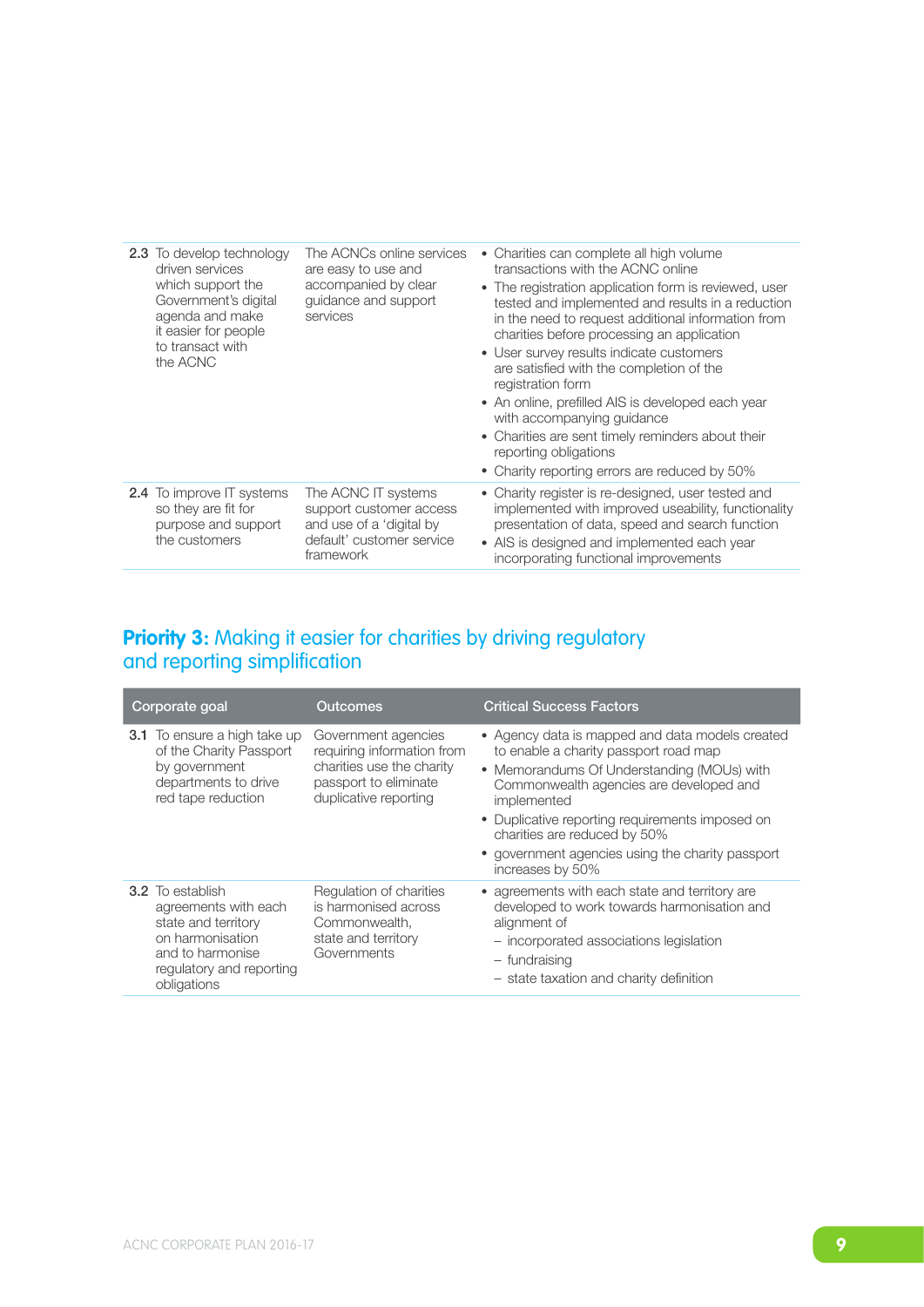| <b>3.3</b> To take a leadership role<br>in best practice charity<br>regulation nationally and<br>internationally | The ACNC participates in<br>regulatory communities of<br>practice, publishes articles<br>and undertakes public<br>speaking engagements<br>on charity regulation | • Convene a national compliance community<br>of practice with commonwealth, state and<br>territory regulators<br>Participate in the Department of Prime Minister<br>and Cabinet regulators communities of practice<br>for regulation and red tape reduction; and comply<br>with the Regulator Performance Framework<br>• Undertake research into red tape reduction<br>for charities<br>• Promote sector specific accounting standards for<br>not-for-profits<br>• Publish five articles each year in relevant<br>publications about charity regulation<br>• Deliver at least 12 speaking engagements<br>each year at relevant professional forums and<br>conferences |
|------------------------------------------------------------------------------------------------------------------|-----------------------------------------------------------------------------------------------------------------------------------------------------------------|-----------------------------------------------------------------------------------------------------------------------------------------------------------------------------------------------------------------------------------------------------------------------------------------------------------------------------------------------------------------------------------------------------------------------------------------------------------------------------------------------------------------------------------------------------------------------------------------------------------------------------------------------------------------------|
| <b>3.4</b> To simplify and<br>streamline reporting<br>for charities in highly<br>requlated sectors               | Reporting for charities<br>in the highly regulated<br>education, health and<br>disability sectors is<br>simplified and duplication<br>eliminated                | • Complete an analysis of reporting requirements for<br>highly regulated sectors<br>• Implement streamlined reporting through the AIS<br>and data transfer arrangements                                                                                                                                                                                                                                                                                                                                                                                                                                                                                               |

#### **Priority 4:** Sustaining an independent, transparent and well governed ACNC with a positive culture and a strong customer service focus

| Corporate goal                                                                                                                        | Outcomes                                                                                       | <b>Critical Success Factors</b>                                                                                                                                                                                                                                                                                                                                                                                                                                                                                       |
|---------------------------------------------------------------------------------------------------------------------------------------|------------------------------------------------------------------------------------------------|-----------------------------------------------------------------------------------------------------------------------------------------------------------------------------------------------------------------------------------------------------------------------------------------------------------------------------------------------------------------------------------------------------------------------------------------------------------------------------------------------------------------------|
| 4.1 To be a well<br>governed transparent<br>organisation                                                                              | The ACNC is a best<br>practice example of a well<br>governed Commonwealth<br>regulator         | • The review of operation of the ACNC Act<br>demonstrates the ACNC is making positive<br>progress towards delivering its objects<br>• The employee census improves each year it is<br>conducted<br>• The ACNC has a robust transparent planning<br>cycle that ensure the ACNCs work is aligned with<br>achieving its objects<br>• The ACNC is efficient, effective, economical and<br>ethical in its use of Commonwealth resources as<br>governed by the Public Governance Performance<br>and Accountability Act 2013 |
| 4.2 To develop and<br>maintain a high calibre<br>workforce that can<br>effectively deliver the<br><b>ACNC Corporate</b><br>priorities | The ACNC has a workforce<br>plan focussed on recruiting<br>and retaining high<br>calibre staff | • Workforce planning is aligned with business and<br>financial planning cycles<br>• The ACNC/ATO MOU supports the delivery of<br>efficient and effective HR services<br>• Critical job role vacancies are identified and filled<br>with job ready recruits<br>• External workforce supply is utilised to meet<br>demand during peak work periods<br>• The ACNC culture is aligned with APS Values and<br>Code of Conduct<br>Develop and implement a rewards and<br>recognition program                                |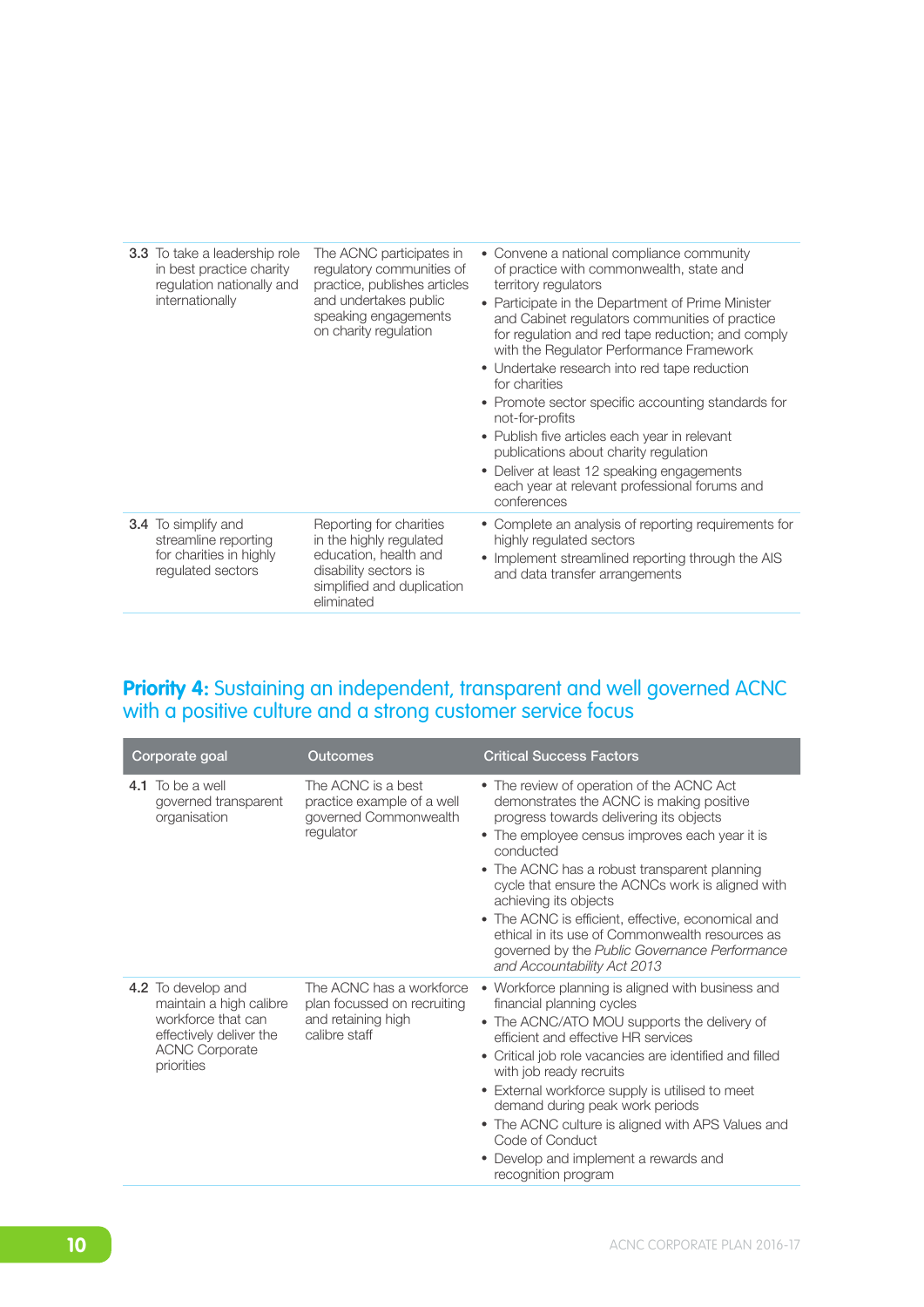| The ACNC has a workforce<br>that is well prepared to<br>execute their roles with<br>professional competence                                                              | • The ACNC is structured in the most effective<br>and efficient way to deliver its core functions and<br>priorities<br>• A learning and development strategy incorporating<br>the job lifecycle is developed and implemented<br>• The ACNC has staff with the skills and capabilities<br>to deliver its core functions and priorities<br>• Staff have performance plans aligned to the ACNC<br>Corporate and business plans |
|--------------------------------------------------------------------------------------------------------------------------------------------------------------------------|-----------------------------------------------------------------------------------------------------------------------------------------------------------------------------------------------------------------------------------------------------------------------------------------------------------------------------------------------------------------------------------------------------------------------------|
| The ACNC IT systems<br>support effective and<br>efficient service provision,<br>processes, and record<br>keeping that is compliant<br>with public sector<br>requirements | • Staff portal is designed and implemented and<br>improves useability and system speed for staff<br>• Cloud hosting solution with a dedicated ACNC<br>network is implemented to improve system<br>performance<br>• A fit for purpose document management system<br>is procured and implemented                                                                                                                              |

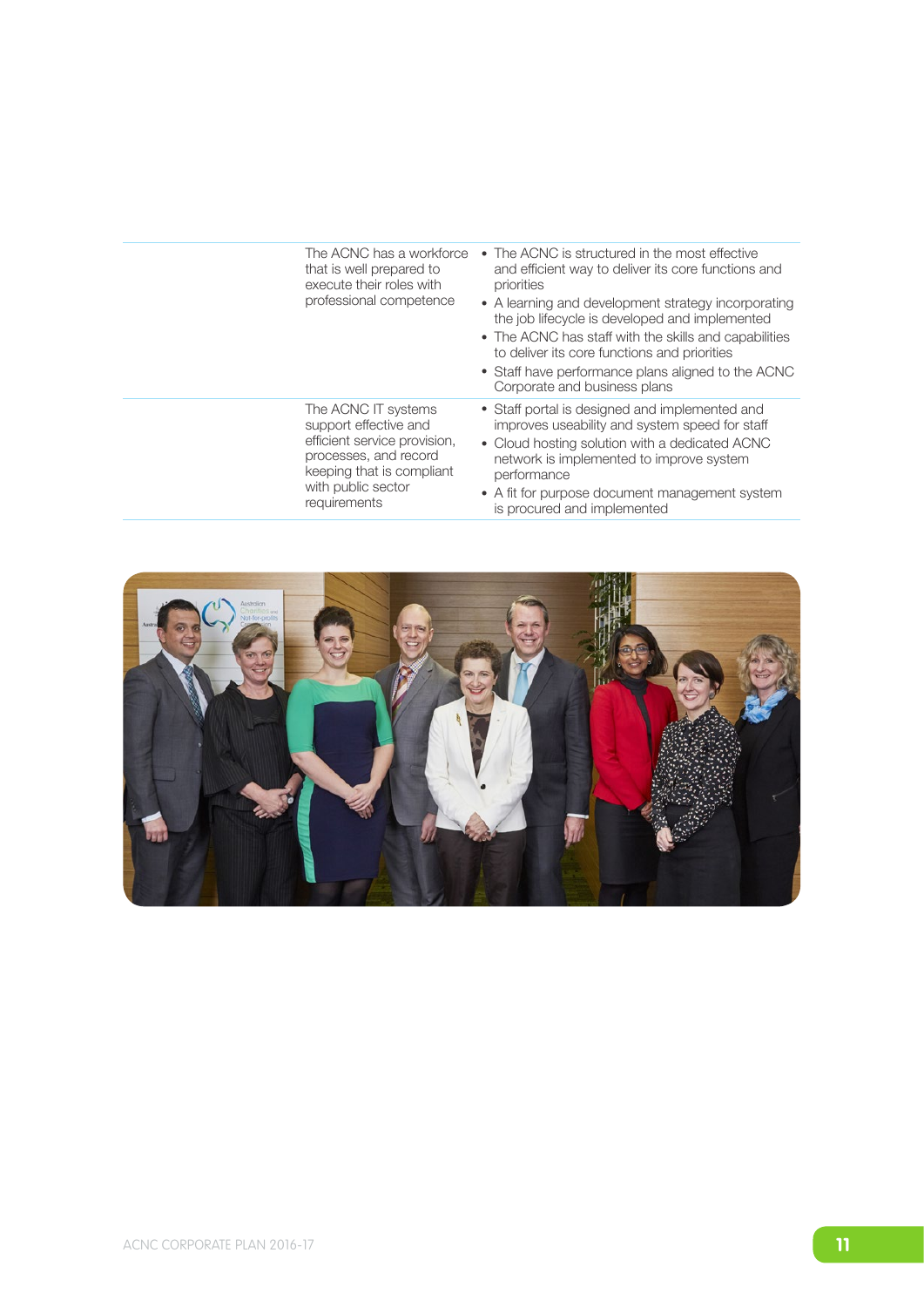# **7. Capability**

#### A skilled workforce

Established as new regulator in December 2012 the ACNC has laid strong foundations to deliver on its objectives. During the first few years of our establishment we focussed on developing systems policies and procedures to deliver our objects. We also focussed on developing staff to be able to deliver rigorous and transparent regulation. To maintain a high calibre professional workforce the ACNC will continue developing its learning and development strategy and ensure its activities are focussed on those capabilities considered strategically important, including leadership and technical capabilities. Our staff are encouraged to actively engage in their professional development through our annual performance management cycle.

#### Information Communication Technology (ICT) capability and capital investment

As an agency that works from a platform of 'digital by default' ensuring our business has fit for purpose technology that supports our customers to interact with us online and our staff to deliver cost effective regulation is critical. The ACNC will develop an ICT roadmap that focuses on affordable development of our ICT system to drive efficiencies in delivering our priorities and improving customer service. The roadmap will also ensure that the data the ACNC collects continues to be securely stored and accessible to share with authorised partners. The data will also be available for analysis to inform our decision making and to showcase the contribution that charities make to the community.

#### Managing our resources

ACNC workforce analysis highlights a maturing agency that has quickly developed many workforce strengths. We have a highly skilled and professional workforce with an average APS tenure of 7.15 years. 64% of our staff are female and our workforce is relatively young with 67% of staff being under 40 years of age.

During 2015–16 we began to lay the foundations to conduct agency wide workforce planning. We reviewed all job role profiles to ensure they accurately reflect the roles staff perform and what the ACNC will require to deliver its future priorities.



The ACNC commenced developing a job family model which will provide the framework required to further develop strategies that ensure our workforce has the capabilities and skill sets required. Additionally we will be able to be confident that we have the right number of suitably skilled and affordable staff to meet our future priorities.

The ACNC carefully manages its resources to ensure efficient delivery of its objectives. For the purposes of the *Public Governance, Performance and Accountability Act 2013* (PGPA Act) the ATO is a listed entity of which the ACNC is part of for PGPA Act purposes. Division 125 of the ACNC Act 2012 established an ACNC Special Account which is an appropriation mechanism that notionally sets aside an amount within the Consolidated Revenue Fund to be expended for the purposes of the ACNC Act. The ATO Administers the ACNC Special Account on behalf of the ACNC in accordance with Department of Finance guidelines. The balance of the Special Account does not lapse at the end of the annual appropriation period. The ATO provides back office financial management, human resources and property management services to the ACNC according to MOU agreements. These shared services arrangements contribute to reduced overhead costs for the ACNC.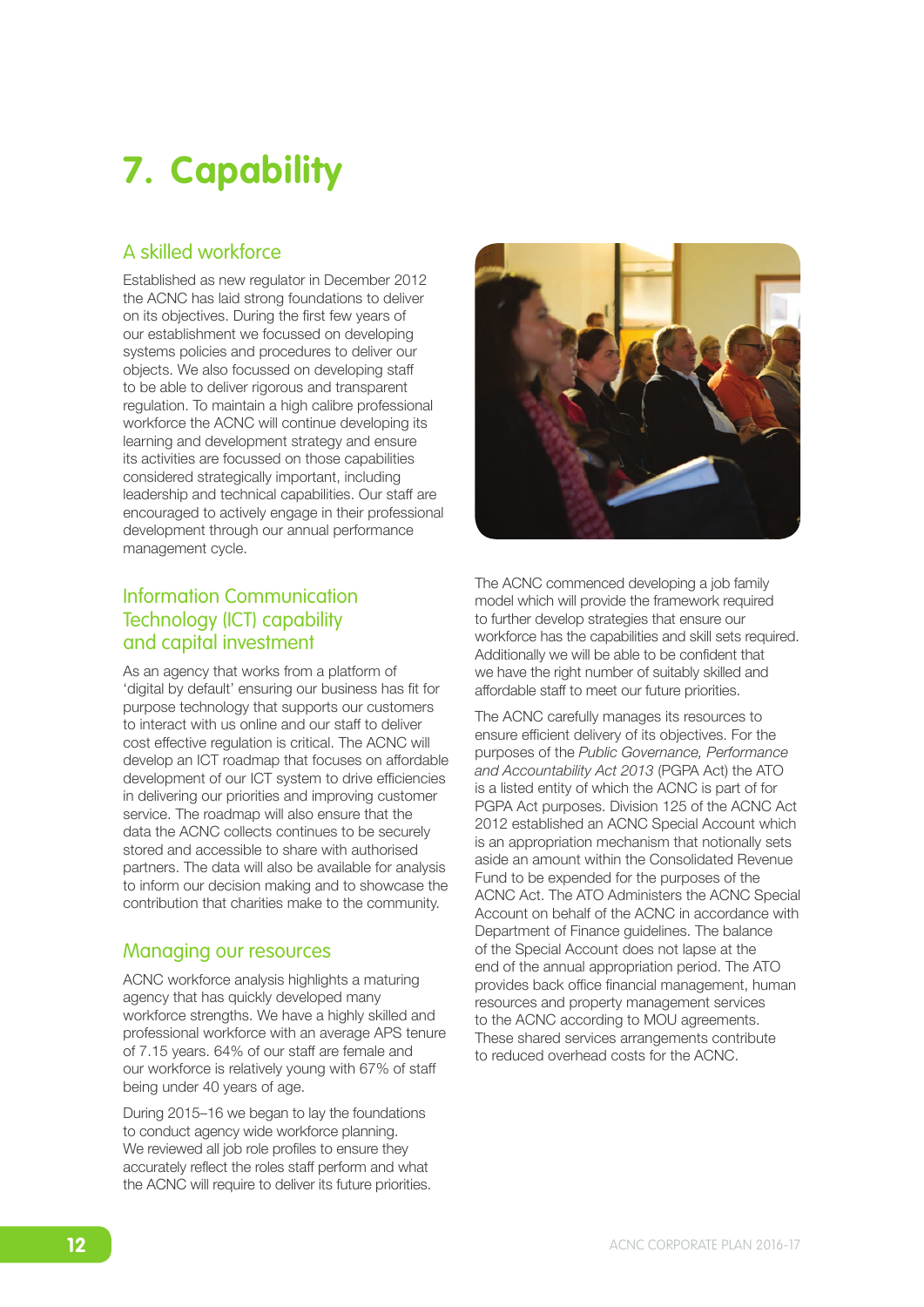## **8. Managing our risks**

The ACNC is committed to the effective identification and management of risk. Acceptance and effective management of risk is vital to successfully delivering our objects and pursuing innovative regulatory services for the not-for-profit sector. The management of risk is the responsibility of all our people.

The ACNC has a Risk Management Policy and Framework that will be reviewed in 2016–17 to align with the Commonwealth Risk Management Policy, and our updated Corporate Plan, and to reflect the ACNC's approach to managing the risks that threaten the achievement of our priorities. We monitor our performance and risk throughout the year via business plans, operational reporting and our Audit and Risk Committee which informs decision making and provides opportunities to evaluate and improve our effectiveness and efficiency. The ACNCs brand and reputation requires careful management of the following key areas of risk:

#### Customers, Stakeholders and engagement

Supporting charities to meet their governance obligations encourages a healthy sector which promotes public trust and confidence. We provide this support through developing and improving our customer experience and services and promoting red tape reduction across government to make interactions for charities easier and more efficient. We value engagement and collaboration with stakeholders to ensure we integrate the best solutions to meet their needs and continue to be an effective regulator.

#### Charity Regulation

ACNC's reputation hinges on our integrity as a regulator and the quality of our decision making. Risks are managed across all levels of the organisation by establishing effective processes to ensure transparent decision making with regards charity entitlement to registration and our graduated approach to compliance as set out in our regulatory framework.

#### Information and Technology

Data is central to the ACNC's success as a regulator. The ACNC register provides transparency of the sector and the ACNC analyses the data to produce reports about the finances and sustainability of the sector. The ACNC manages data risks through regular examination and validation of charity records and ensuring errors are corrected. The ACNC provides services that are 'digital by default' which make it easier for customers to interact with us and reduce costs for the agency. We apply a continuous improvement process to our systems to ensure they are affordable and fit for purpose for our customers and staff.

#### Governance and Compliance

The ACNC recognises its obligations as a government entity conducting a regulatory role. We apply effective governance processes and financial management practices to ensure efficient use of resources and principles based engagement with customers and stakeholders. Compliance risk is managed systematically across the ACNC and oversight is maintained by our Executive and Audit and Risk Committee.

#### People and Culture

Our people are at the heart of the ACNC's capacity to deliver quality regulatory and customer services to our stakeholders. We manage risks associated with the development and wellbeing or our people using a values based approach supported by processes and initiatives relating to recruitment, retention, workforce succession planning, learning and development and staff wellbeing.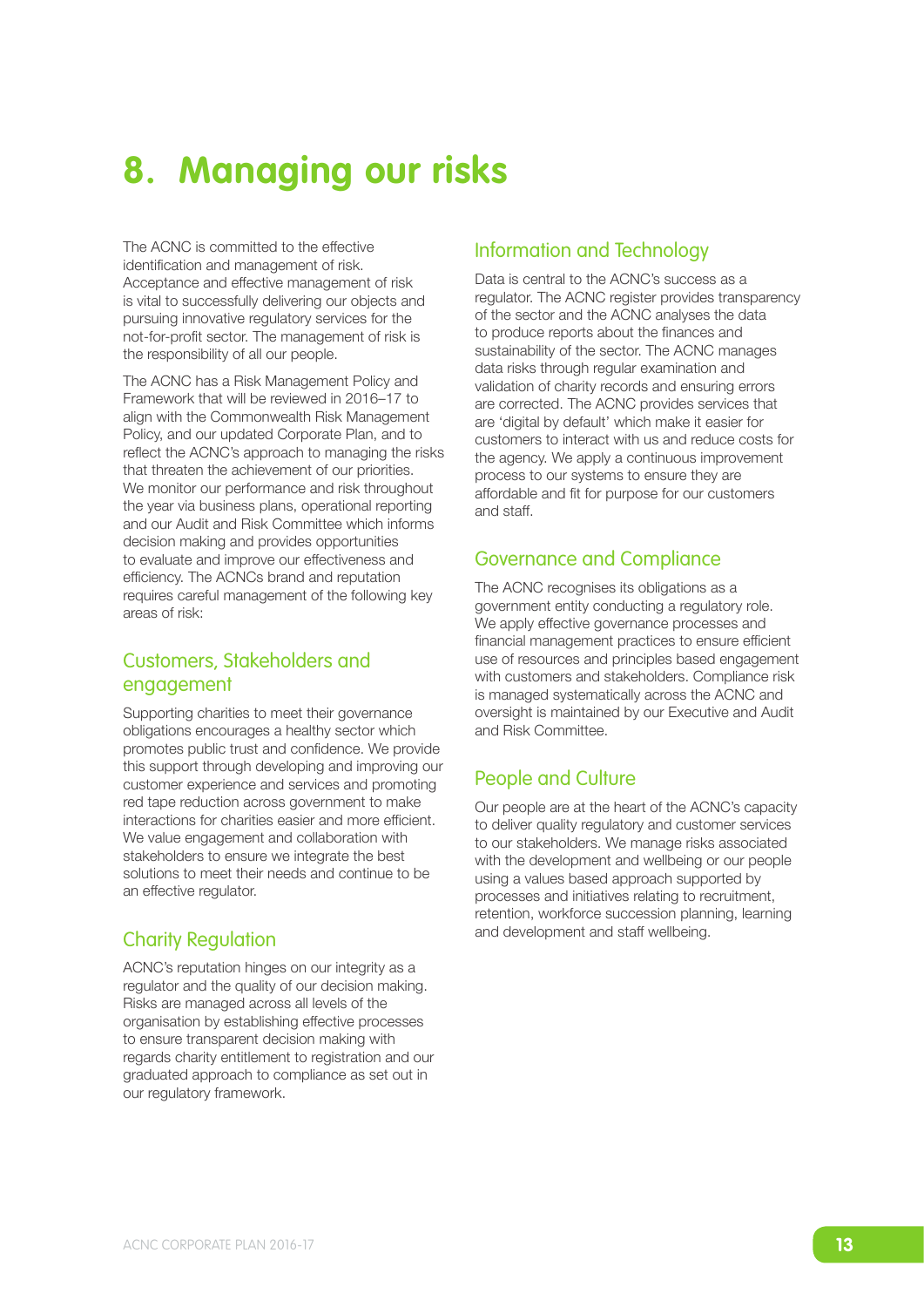### **Attachment 1: ACNC values underpinning our regulatory approach**

**The ACNC uses its powers in accordance with the values outlined in this statement in a way that reflects both the risks and the evidence before us. In exercising our powers and functions, we have regard to the matters specified in Section 15–10 of the ACNC Act, including the regulatory principles of regulatory necessity, reflecting risk, and proportionate regulation. The ACNC's regulatory approach reflects our five key values of: Fairness, Accountability, Independence, Integrity and Respect (FAIIR). Integrity is central to our values and work.** 



#### **ACNC values**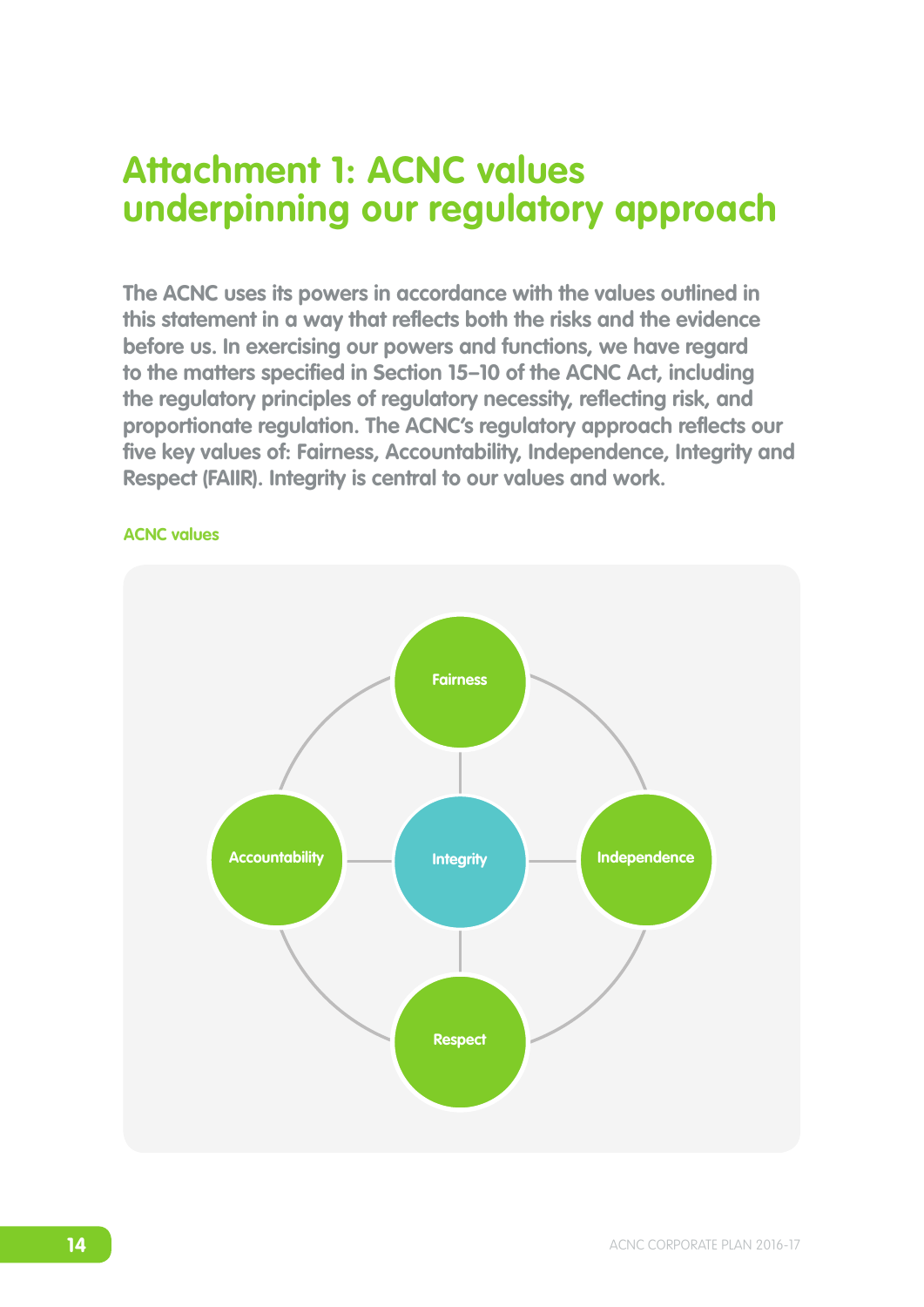### **Attachment 2: Our regulatory approach**

**The regulatory pyramid summarises the ACNC's regulatory approach. Our approach is to begin a the bottom of the pyramid by providing information, guidance and advice and move upwards only when circumstances require it. Our regulatory approach is to take the appropriate action required to address the issue. If a lesser option does not resolve the issue at first, we will take progressively stronger action until the issue is resolved.**



**Regulatory pyramid of support and compliance**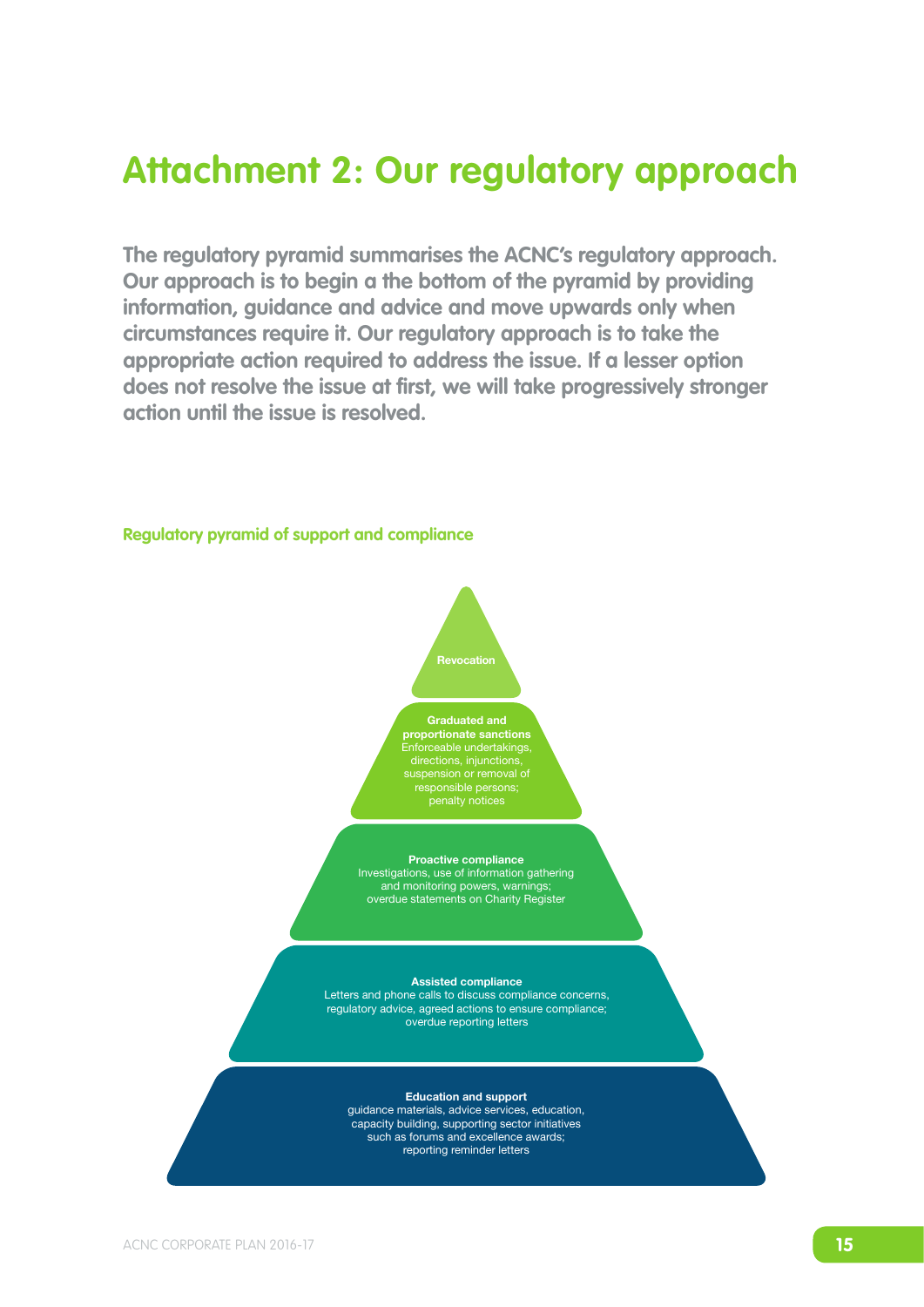### **Attachment 3: Glossary and Acroynms**

- *ACNC* Australian Charities and Not-for-profits Commission
- *ACNC Act*  the *Australian Charities and Not-for-Profits Commission Act 2012* (Cth) and the *Australian Charities and Not-for-profits Commission (Consequential and Transitional) Act 2012* (Cth). These two pieces of legislation create the ACNC and give it responsibilities and powers.
- *Advice Services*  telephone and email help service provided by the ACNC to customers
- *Annual Information Statement* the annual statement that registered charities must submit to the ACNC which contains information about a charity's operations for the reporting period
- *ATO*  Australian Taxation Office
- *Charity passport*  all of the ACNC's publicly available charity information, including financial information contained in a file transfer protocol (FTP) process that enables authorised government agencies to access ACNC charity data for the purpose of reducing red tape for charities
- *Charity portal* an online service where registered charities can update their details and lodge their AIS [charity.acnc.gov.au](http://charity.acnc.gov.au)
- *Charity Register* a consolidated database of all charities that have met the ACNC's legal meaning of being a charity and other requirements under the ACNC Act <http://acnc.gov.au/findcharity>
- *Commissioner Columns*  fortnightly subscription newsletter published by the ACNC
- *Governance Standards* a set of minimum governance requirements that charities must meet. These are set out in the ACNC regulations
- *Job family*  the Australian Public Service Commission established the Job Family Model to assist workforce planning. The Job Family Model is a means of describing and analysing the workforce by grouping functionally similar positions
- *Professional User Group* a group of professional advisors to the charitable sector and government representatives who meet quarterly with the ACNC to consider matters of procedure, publications and sector interaction that assist the ACNC to improve its regulation
- *Public trust and confidence survey –* an independent study undertaken on behalf of the ACNC to examine public trust and confidence in Australian charities <http://acnc.gov.au/trustandconfidence>
- *Red tape* relates to the regulatory obligations on the Australian not-for-profit sector
- *Registration* the process of becoming a registered charity
- *Regulatory approach –* how the ACNC approaches its role as an independent charity regulator [http://www.acnc.gov.au/ACNC/Regulatory/Reg\\_approac](http://www.acnc.gov.au/ACNC/Regulatory/Reg_approach.aspx)h.aspx?
- *Regulatory performance framework* sets out the government's commitment to reduce the cost of unnecessary or inefficient regulation <https://www.cuttingredtape.gov.au/resources/rpf>
- *Sector User Group* a group of representatives from the charitable sector to the charitable sector and government representatives who meet quarterly with the ACNC to consider matters of procedure, publications and sector interaction that assist the ACNC to improve its regulation.
- *Staff portal* browser based system for staff to access the ACNC's enterprise software